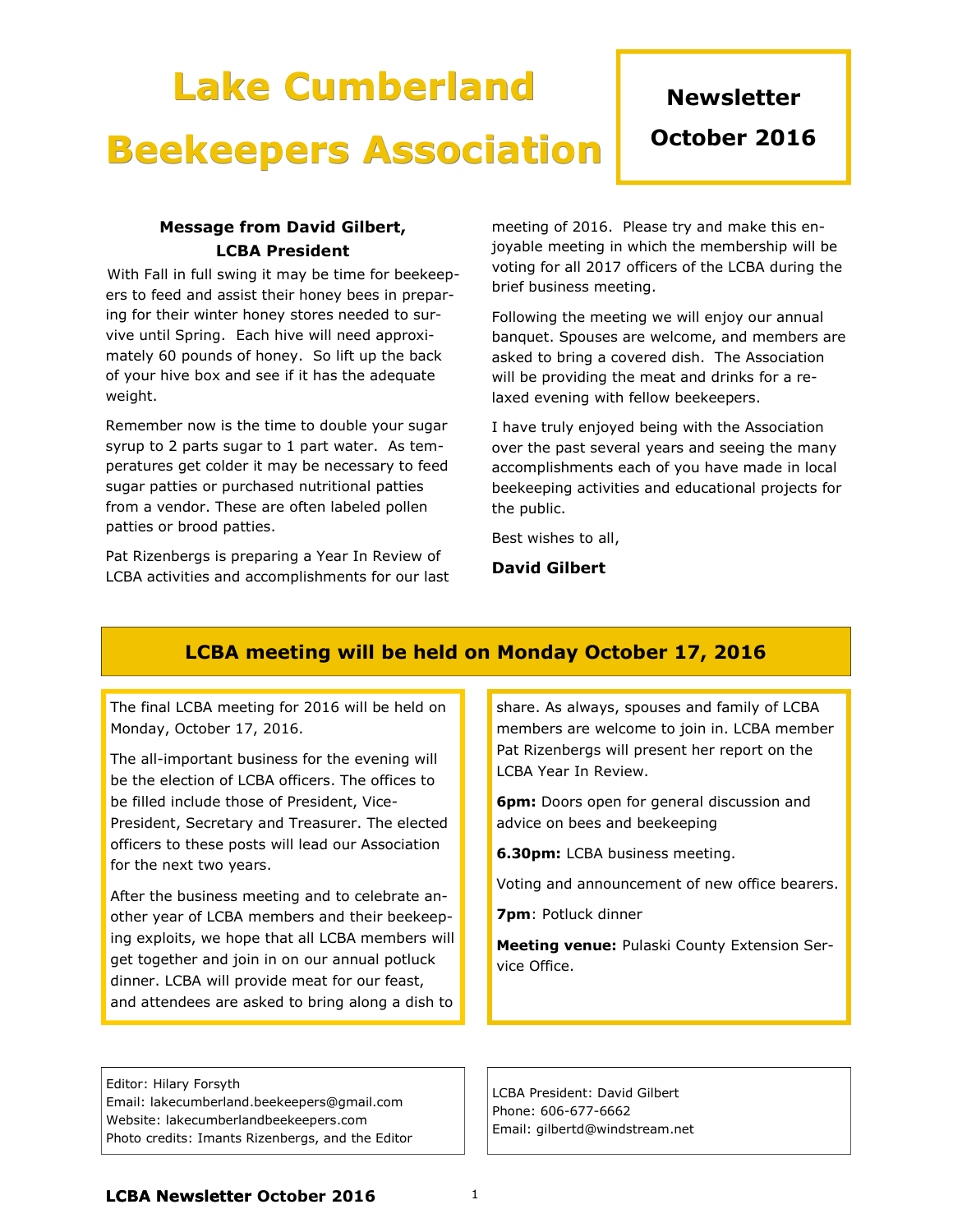#### Winter Hive Management

In her presentation at the association's September meeting, LCBA member Pat Rizenbergs discussed the importance of proper winter hive management.

Winter is a critical time for the bees, and beekeepers need to be aware of steps they can take to help ensure the bees' survival. Pat emphasized several vital points for beekeepers to follow in preparing their hives for the winter.

First and most important was taking steps to reduce the population of varroa mites in the hives. These mites not only feed on the bees and the brood, severely weakening them, but they are also vectors of several viruses that affect bees.

Pat's second point covered reducing the size of the hives, taking off unused boxes, and condensing the bee population. Any wet frames (i.e. those with nectar or honey in them) could be returned to the hives to be cleaned off by the bees. All frames removed from the hives should be frozen for at least 24 hours to kill off any disease and pest organisms. Pat recommends that the frames be stored and treated with paradichlorobenzene (Paramoth) to prevent infestation by wax moths.

Reducing the entrances to the hives to a gap of 2 or 3 inches will reduce the amount of cold air entering the hive. Smaller entrances will also prevent mice from getting into the hive, where they will build nests and feed on bee larvae and stores.

Pat recommends that the final hive inspections of the season should focus on confirming what the queen bee is doing, and whether she has a good egg-laying pattern. If the brood is 'spotty' with a poor laying pattern, or if there is no brood at all, resulting in a weak hive, now is the time to combine such a hive with a stronger hive. Pat uses sheets of newspaper between the hive boxes, giving the bees time to get accustomed to the pheromones of the queen from the stronger hive. The bees will soon eat through the newspaper sheets, and the weaker queen will be killed, resulting in a stronger colony with the better queen.

During these late summer hive inspections, the beekeeper should also check that there are sufficient bees in the hive: a hive should have at least 8 frames of brood, along with a good population of bees.

The bees will also need sufficient stores to see them through the winter. The easiest way to ascertain the amount of stores is to lift up the back of the hive to feel its weight. Pat reckons that if the hive is too heavy for her to lift, the bees are well stocked! If she can lift the hive easily, it is time to start feeding the bees to help them build up their stores for the winter.

While the fall weather is relatively warm, the bees should be fed a 2:1 sugar:water mixture. Pat explained that an easy way of reckoning this ratio is to dissolve 2 4-pound bags of sugar in 2 quarts of hot water. The sugar syrup can be given to the bees in jars with holes



LCBA member Pat Rizenbergs gave an excellent presentation on winter hive management

pierced in their lids, or in plastic baggies also with holes to give the bees access to the syrup. Either way, a spacer or medium box should be placed on the hive above the inner cover upon which the syrup containers are placed, so that the bees can safely feed on the syrup without the chance of a robbing situation. Pat adds a product called Honey Bee Healthy to the bees' feed. Bees will take this feed only for as long as they need it.

As winter sets in, bees should be fed sugar in the form of bee candy or fondant. Pat's recipe for bee fondant is available on the LCBA website at http:// lakecumberlandbeekeepers.com/resources/makingfondant/

Finally, bee hives must have good ventilation during the winter. Bees keep the cluster within their hives at a steady temperature of over 90F; when the warm air from the hive hits the cold inner surface of the top cover, moisture will condense and can drop down into the hive, chilling and killing the brood. A vent in the inner cover will prevent this problem.

Pat provided copies of useful handouts for everyone at the meeting, including:

Pat's own notes on Getting Bees Ready for Winter;

Small Hive Beetle IPM produced by Clemson University, Clemson, South Carolina

Basic Beekeeping—Winter Management, which includes a very useful Winter Hive Inspection Checklist based on daily temperatures (www.gobeekeeping.com)

Helping our bees make it through the winter, from Phil Craft at www.Philcrafthivecraft.com.

Thanks, Pat, for all this useful information, and an excellent presentation!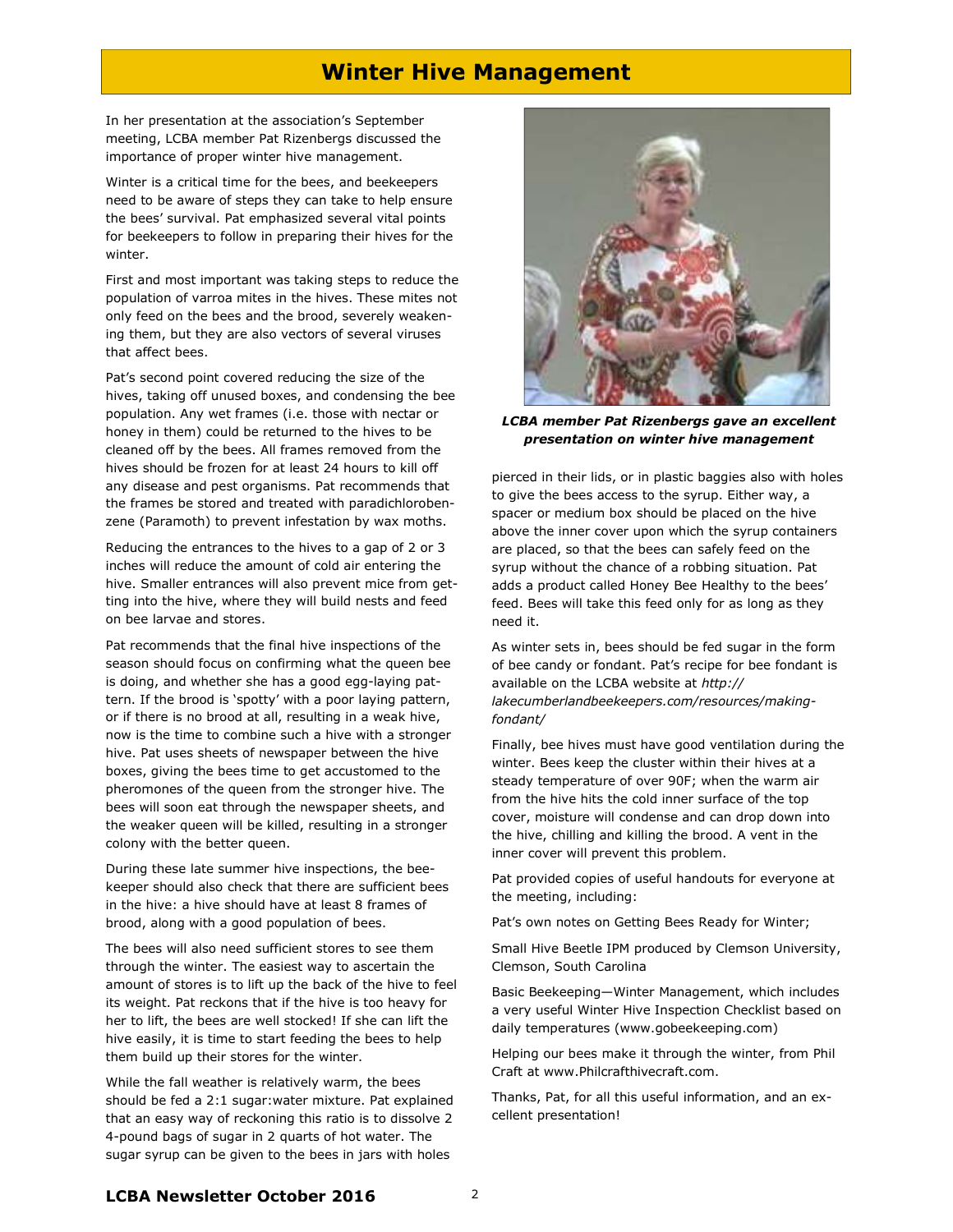### LCBA outreach and a learning opportunity

In mid-September, LCBA received a request via the website from Dennis Raven, a resident of Casey County, who was looking for a mentor to help him with his bees. We live in the area, and offered to drive over to view Dennis' hives. It turned out that he had also been in touch with Tammy Horn, the KY State Apiarist, and had arranged for her to conduct a hive inspection in situ. Well, what an opportunity for us to watch the expert in action! We immediately asked Dennis whether we could join in on this inspection.

Dennis has 4 bee hives at present. He reported that the hives had done well earlier in the summer, with plenty of brood and stores, but now they seemed less active and their food stores were depleted. He was feeding 2:1 sugar syrup as a supplement. Dennis' concern was that these present hives were replacements for hives he had lost from the previous year, and he did not want to lose these replacement hives.

Commencing her inspection, Tammy explained that she liked to smoke the bees gently a good 10 minutes before opening the hives. During this time, she watched the bees closely to assess their activity. She also commented that the hives may be better situated in a less shady area.



Tammy took her time gently wafting smoke over the bees, all the while watching and assessing their behavior

Checking through the hives, Tammy only removed a couple of frames from each of the boxes. She carried some of the frames out into a sunnier area for a thorough inspection, making sure that Dennis could identify eggs and uncapped brood. Tammy explained that the brood should be a pearly white color. If the brood appeared brown in color, this was an indication of nosema infection; if the brood had a 'snotty' appearance, this could indicate high varroa mite infection.

Having found eggs and a good brood laying pattern, Tammy did not disrupt the hives further by looking for the queens.



Tammy took several frames out into the sun, so that she and Dennis Raven could see the bees and the brood more clearly

Tammy's overall comments on the hives were that the bees seemed healthy, with good populations and no signs of broodnest diseases. An unoccupied super on one of the hives proved to be housing small hive beetles, and Tammy suggested this super be removed and the frames frozen. Tammy recommended that Dennis keep feeding the bees to build up their stores, but otherwise, she felt the hives were in good shape.

It was a pleasure to watch Tammy's inspection. This was a very instructive session for us all, and Dennis was reassured and more confident in his management of the bees.

- Hilary and Ray Forsyth



L-r: KY State Apiarist Tammy Horn Potter, LCBA member Ray Forsyth, our host Dennis Raven